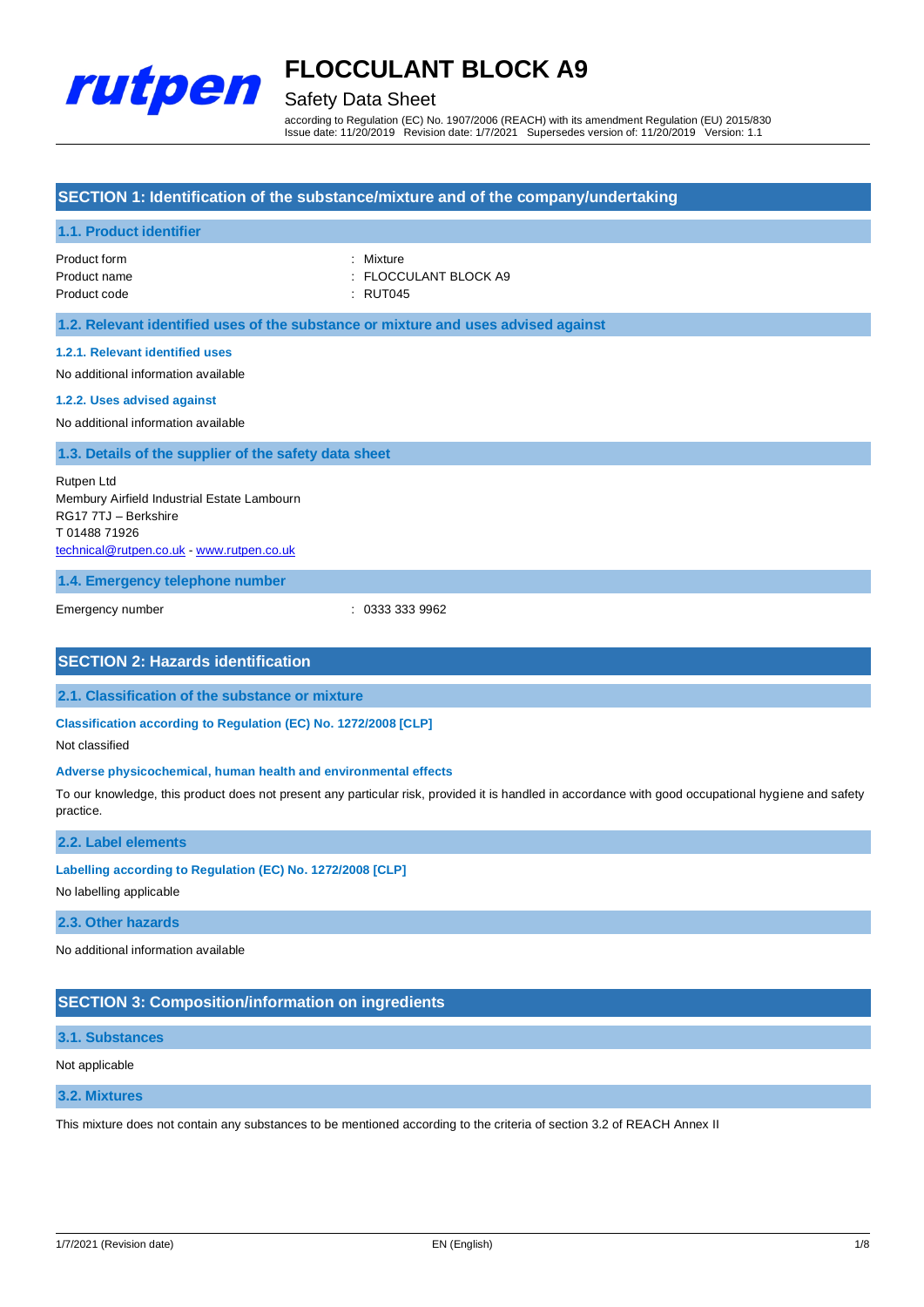# Safety Data Sheet

according to Regulation (EC) No. 1907/2006 (REACH) with its amendment Regulation (EU) 2015/830

| <b>SECTION 4: First aid measures</b>                                                                                                                       |                                                                                                                                                                                                             |  |  |
|------------------------------------------------------------------------------------------------------------------------------------------------------------|-------------------------------------------------------------------------------------------------------------------------------------------------------------------------------------------------------------|--|--|
| 4.1. Description of first aid measures                                                                                                                     |                                                                                                                                                                                                             |  |  |
| First-aid measures after inhalation<br>First-aid measures after skin contact<br>First-aid measures after eye contact<br>First-aid measures after ingestion | : Remove person to fresh air and keep comfortable for breathing.<br>: Wash skin with plenty of water.<br>: Rinse eyes with water as a precaution.<br>: Call a poison center or a doctor if you feel unwell. |  |  |
| 4.2. Most important symptoms and effects, both acute and delayed                                                                                           |                                                                                                                                                                                                             |  |  |
| No additional information available                                                                                                                        |                                                                                                                                                                                                             |  |  |
| 4.3. Indication of any immediate medical attention and special treatment needed                                                                            |                                                                                                                                                                                                             |  |  |

Treat symptomatically.

| <b>SECTION 5: Firefighting measures</b>                    |                                                                                                                                             |
|------------------------------------------------------------|---------------------------------------------------------------------------------------------------------------------------------------------|
| 5.1. Extinguishing media                                   |                                                                                                                                             |
| Suitable extinguishing media                               | : Water spray. Dry powder. Foam.                                                                                                            |
| 5.2. Special hazards arising from the substance or mixture |                                                                                                                                             |
| Hazardous decomposition products in case of fire           | : Toxic fumes may be released.                                                                                                              |
| 5.3. Advice for firefighters                               |                                                                                                                                             |
| Protection during firefighting                             | : Do not attempt to take action without suitable protective equipment. Self-contained<br>breathing apparatus. Complete protective clothing. |

| <b>SECTION 6: Accidental release measures</b>                            |                                                                                                                                                                |  |  |
|--------------------------------------------------------------------------|----------------------------------------------------------------------------------------------------------------------------------------------------------------|--|--|
| 6.1. Personal precautions, protective equipment and emergency procedures |                                                                                                                                                                |  |  |
| 6.1.1. For non-emergency personnel                                       |                                                                                                                                                                |  |  |
| Emergency procedures                                                     | : Ventilate spillage area.                                                                                                                                     |  |  |
| 6.1.2. For emergency responders                                          |                                                                                                                                                                |  |  |
| Protective equipment                                                     | : Do not attempt to take action without suitable protective equipment. For further information<br>refer to section 8: "Exposure controls/personal protection". |  |  |
| <b>6.2. Environmental precautions</b>                                    |                                                                                                                                                                |  |  |
| Avoid release to the environment.                                        |                                                                                                                                                                |  |  |
| 6.3. Methods and material for containment and cleaning up                |                                                                                                                                                                |  |  |
| Methods for cleaning up<br>Other information                             | : Mechanically recover the product.<br>Dispose of materials or solid residues at an authorized site.                                                           |  |  |
| 6.4. Reference to other sections                                         |                                                                                                                                                                |  |  |

For further information refer to section 13.

| <b>SECTION 7: Handling and storage</b>            |                                                                                                                                                                                              |
|---------------------------------------------------|----------------------------------------------------------------------------------------------------------------------------------------------------------------------------------------------|
| 7.1. Precautions for safe handling                |                                                                                                                                                                                              |
| Precautions for safe handling<br>Hygiene measures | : Ensure good ventilation of the work station. Wear personal protective equipment.<br>: Do not eat, drink or smoke when using this product. Always wash hands after handling the<br>product. |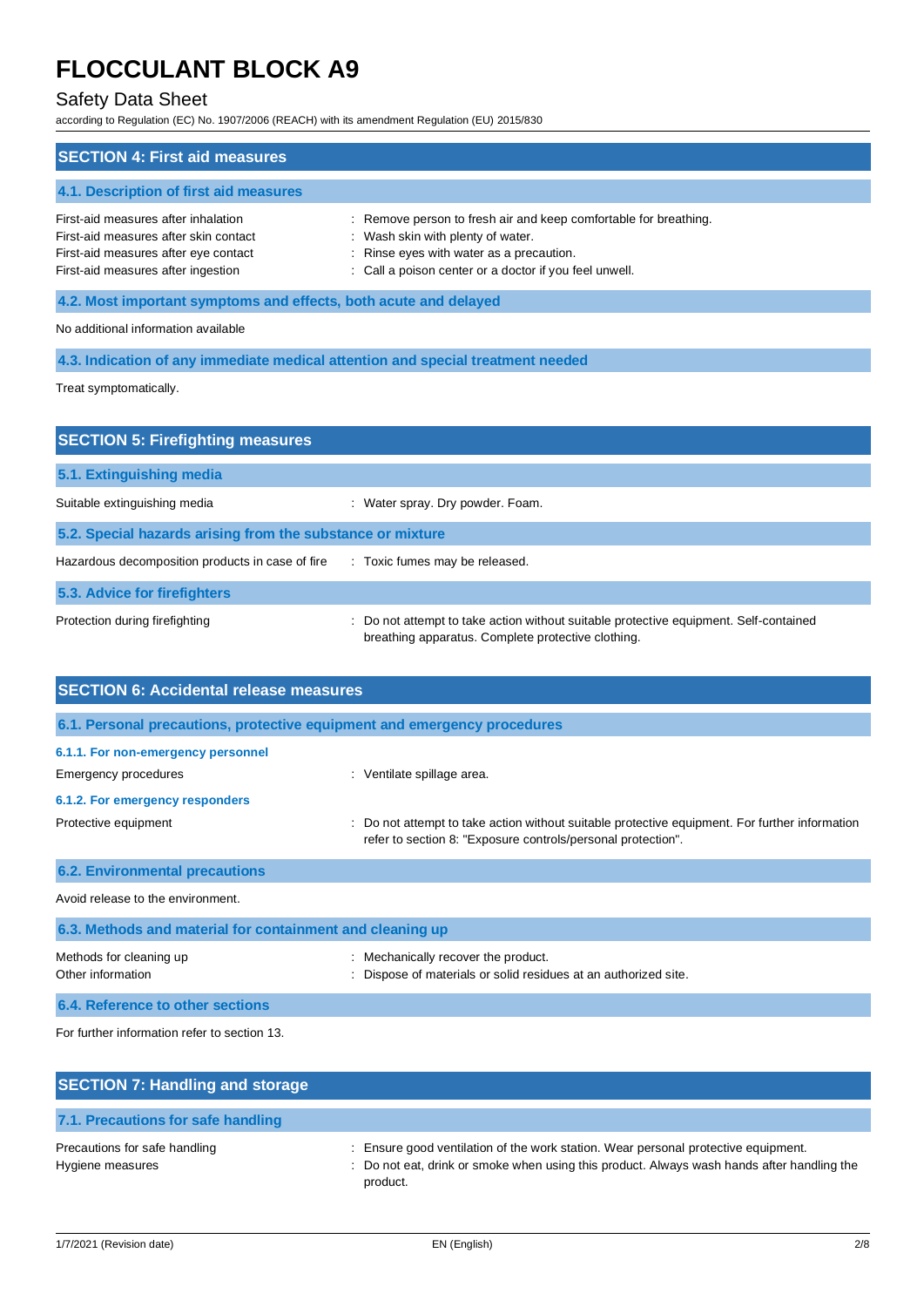# Safety Data Sheet

according to Regulation (EC) No. 1907/2006 (REACH) with its amendment Regulation (EU) 2015/830

## **7.2. Conditions for safe storage, including any incompatibilities**

Storage conditions **Storage conditions** : Store in a well-ventilated place. Keep cool.

# **7.3. Specific end use(s)**

No additional information available

# **SECTION 8: Exposure controls/personal protection**

### **8.1. Control parameters**

### **8.1.1 National occupational exposure and biological limit values**

No additional information available

#### **8.1.2. Recommended monitoring procedures**

No additional information available

#### **8.1.3. Air contaminants formed**

No additional information available

#### **8.1.4. DNEL and PNEC**

No additional information available

#### **8.1.5. Control banding**

No additional information available

# **8.2. Exposure controls**

#### **8.2.1. Appropriate engineering controls**

**Appropriate engineering controls:** Ensure good ventilation of the work station.

#### **8.2.2. Personal protection equipment**

**Personal protective equipment symbol(s):**



#### **8.2.2.1. Eye and face protection**

**Eye protection:** Safety glasses

#### **8.2.2.2. Skin protection**

**Skin and body protection:** Wear suitable protective clothing

**Hand protection:** Protective gloves

#### **8.2.2.3. Respiratory protection**

**Respiratory protection:** In case of insufficient ventilation, wear suitable respiratory equipment

## **8.2.2.4. Thermal hazards**

No additional information available

#### **8.2.3. Environmental exposure controls**

#### **Environmental exposure controls:**

Avoid release to the environment.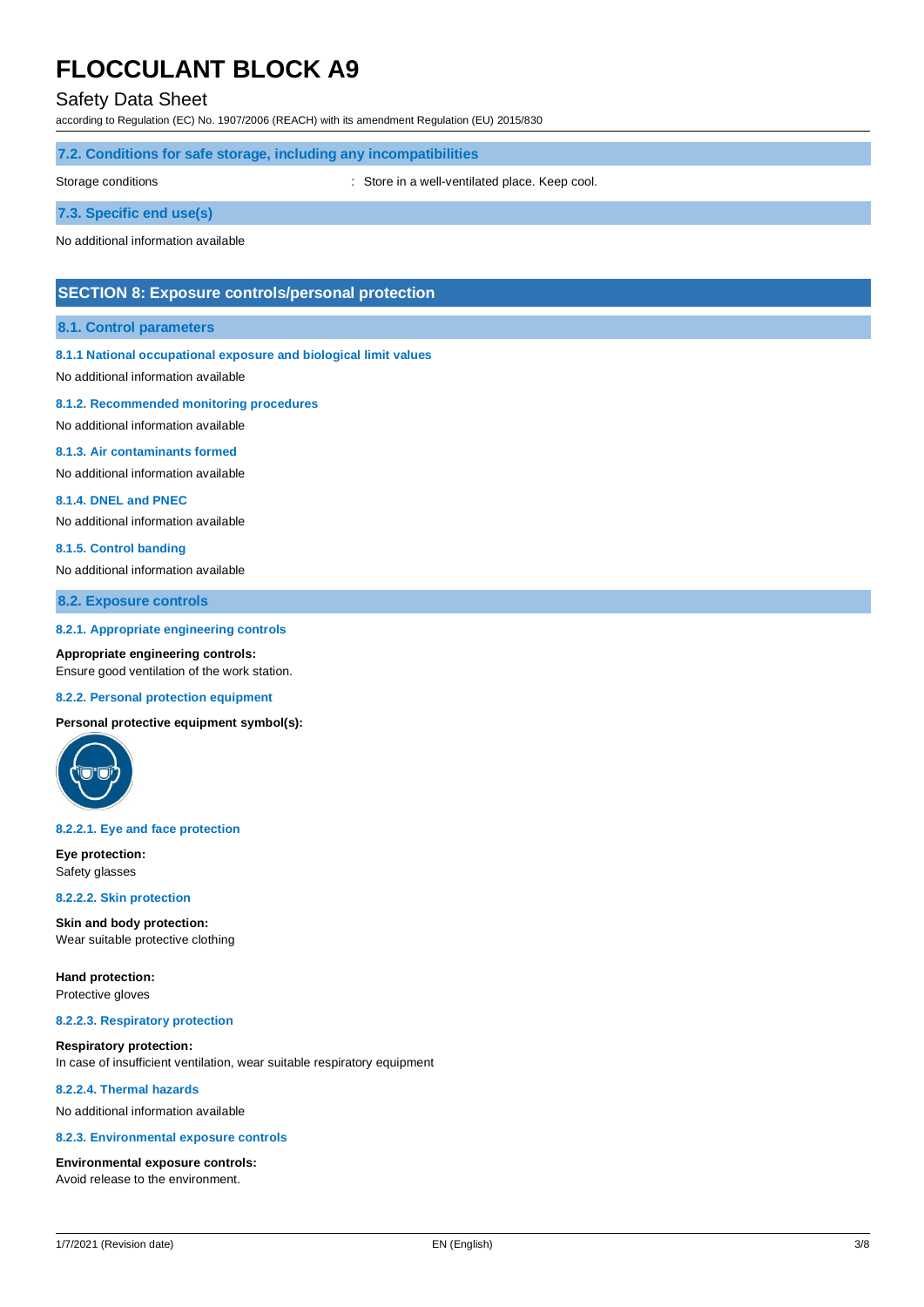# Safety Data Sheet

according to Regulation (EC) No. 1907/2006 (REACH) with its amendment Regulation (EU) 2015/830

| <b>SECTION 9: Physical and chemical properties</b>         |                        |  |  |  |
|------------------------------------------------------------|------------------------|--|--|--|
| 9.1. Information on basic physical and chemical properties |                        |  |  |  |
| Physical state                                             | Solid                  |  |  |  |
| Colour                                                     | white.                 |  |  |  |
| Odour                                                      | odourless.             |  |  |  |
| Odour threshold                                            | No data available      |  |  |  |
| рH                                                         | Approx. 7              |  |  |  |
| Relative evaporation rate (butylacetate=1)                 | No data available      |  |  |  |
| Melting point                                              | No data available      |  |  |  |
| Freezing point                                             | Not applicable         |  |  |  |
| Boiling point                                              | No data available      |  |  |  |
| Flash point                                                | Not applicable         |  |  |  |
| Auto-ignition temperature                                  | Not applicable         |  |  |  |
| Decomposition temperature                                  | No data available      |  |  |  |
| Flammability (solid, gas)                                  | Non flammable.         |  |  |  |
| Vapour pressure                                            | No data available      |  |  |  |
| Relative vapour density at 20 °C                           | No data available      |  |  |  |
| Relative density                                           | 1000 kg/m <sup>3</sup> |  |  |  |
| Solubility                                                 | No data available      |  |  |  |
| Partition coefficient n-octanol/water (Log Pow)            | No data available      |  |  |  |
| Viscosity, kinematic                                       | Not applicable         |  |  |  |
| Viscosity, dynamic                                         | No data available      |  |  |  |
| <b>Explosive properties</b>                                | No data available      |  |  |  |
| Oxidising properties                                       | No data available      |  |  |  |
| <b>Explosive limits</b>                                    | Not applicable         |  |  |  |

### **9.2. Other information**

No additional information available

# **SECTION 10: Stability and reactivity**

# **10.1. Reactivity**

The product is non-reactive under normal conditions of use, storage and transport.

### **10.2. Chemical stability**

Stable under normal conditions.

**10.3. Possibility of hazardous reactions**

No dangerous reactions known under normal conditions of use.

## **10.4. Conditions to avoid**

None under recommended storage and handling conditions (see section 7).

**10.5. Incompatible materials**

No additional information available

**10.6. Hazardous decomposition products**

Under normal conditions of storage and use, hazardous decomposition products should not be produced.

| <b>SECTION 11: Toxicological information</b>                                    |                                                          |  |
|---------------------------------------------------------------------------------|----------------------------------------------------------|--|
| 11.1 Information on toxicological effects                                       |                                                          |  |
| Acute toxicity (oral)<br>Acute toxicity (dermal)<br>Acute toxicity (inhalation) | : Not classified<br>: Not classified<br>: Not classified |  |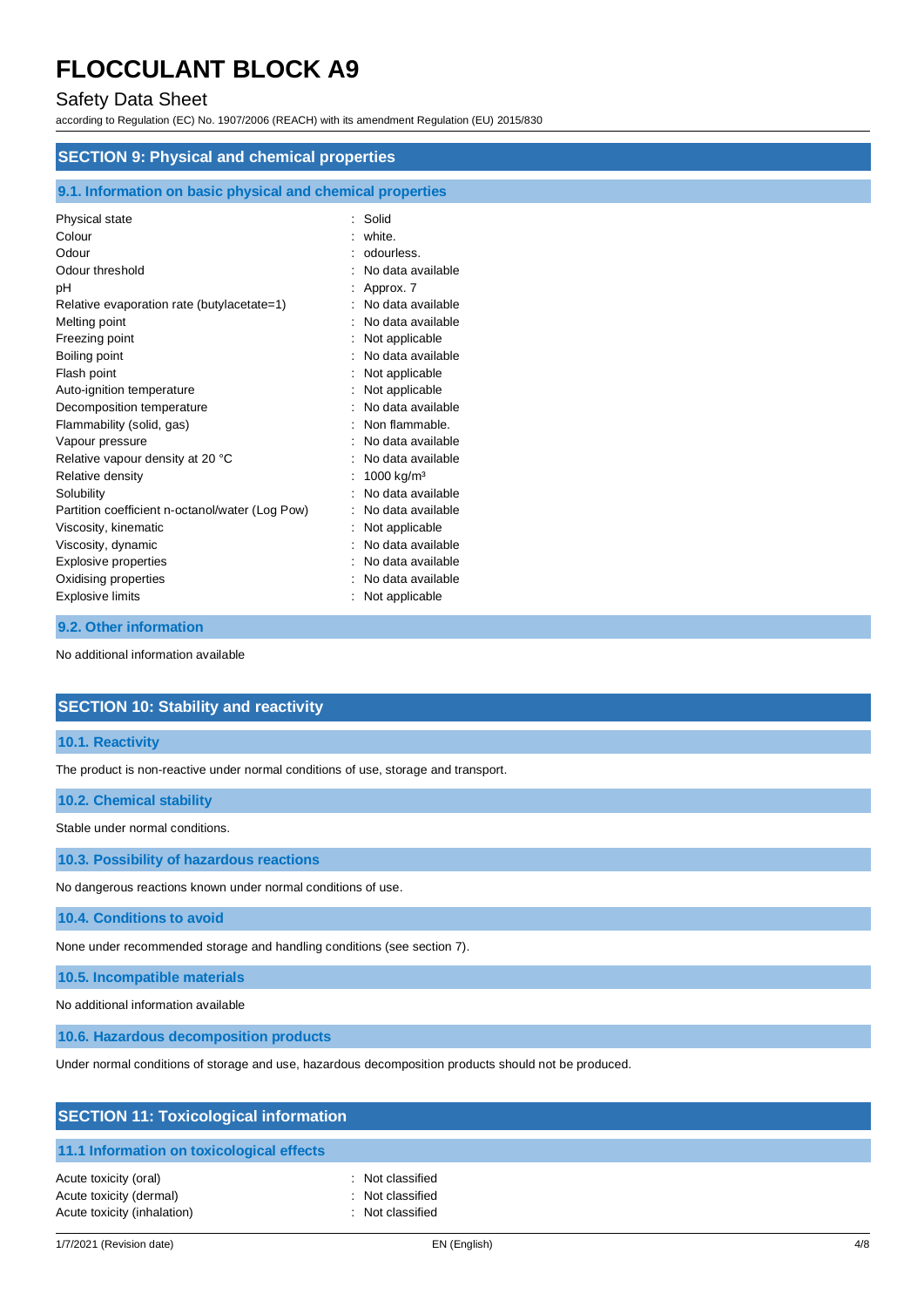# Safety Data Sheet

according to Regulation (EC) No. 1907/2006 (REACH) with its amendment Regulation (EU) 2015/830

| Skin corrosion/irritation         | : Not classified |  |
|-----------------------------------|------------------|--|
|                                   | pH: Approx. 7    |  |
| Serious eye damage/irritation     | : Not classified |  |
|                                   | pH: Approx. 7    |  |
| Respiratory or skin sensitisation | : Not classified |  |
| Germ cell mutagenicity            | : Not classified |  |
| Carcinogenicity                   | : Not classified |  |
| Reproductive toxicity             | : Not classified |  |
| STOT-single exposure              | : Not classified |  |
| STOT-repeated exposure            | : Not classified |  |
| Aspiration hazard                 | : Not classified |  |
| <b>FLOCCULANT BLOCK A9</b>        |                  |  |
| Viscosity, kinematic              | Not applicable   |  |

| <b>SECTION 12: Ecological information</b>                    |                                                                                                                            |
|--------------------------------------------------------------|----------------------------------------------------------------------------------------------------------------------------|
| 12.1. Toxicity                                               |                                                                                                                            |
| Ecology - general                                            | : The product is not considered harmful to aquatic organisms nor to cause long-term adverse<br>effects in the environment. |
| Hazardous to the aquatic environment, short-term<br>(acute)  | : Not classified                                                                                                           |
| Hazardous to the aquatic environment, long-term<br>(chronic) | : Not classified                                                                                                           |
| Not rapidly degradable                                       |                                                                                                                            |
| 12.2. Persistence and degradability                          |                                                                                                                            |
| No additional information available                          |                                                                                                                            |
| 12.3. Bioaccumulative potential                              |                                                                                                                            |
| No additional information available                          |                                                                                                                            |
| 12.4. Mobility in soil                                       |                                                                                                                            |
| No additional information available                          |                                                                                                                            |
| 12.5. Results of PBT and vPvB assessment                     |                                                                                                                            |
| No additional information available                          |                                                                                                                            |
| 12.6. Other adverse effects                                  |                                                                                                                            |
| No additional information available                          |                                                                                                                            |
| <b>SECTION 13: Disposal considerations</b>                   |                                                                                                                            |

# **13.1. Waste treatment methods**

Waste treatment methods : Dispose of contents/container in accordance with licensed collector's sorting instructions.

| <b>SECTION 14: Transport information</b>         |                                                        |                |                |                |
|--------------------------------------------------|--------------------------------------------------------|----------------|----------------|----------------|
| In accordance with ADR / IMDG / IATA / ADN / RID |                                                        |                |                |                |
| <b>ADR</b>                                       | <b>IMDG</b><br><b>IATA</b><br><b>RID</b><br><b>ADN</b> |                |                |                |
| 14.1. UN number                                  |                                                        |                |                |                |
| UN-                                              | Not applicable                                         | Not applicable | Not applicable | Not applicable |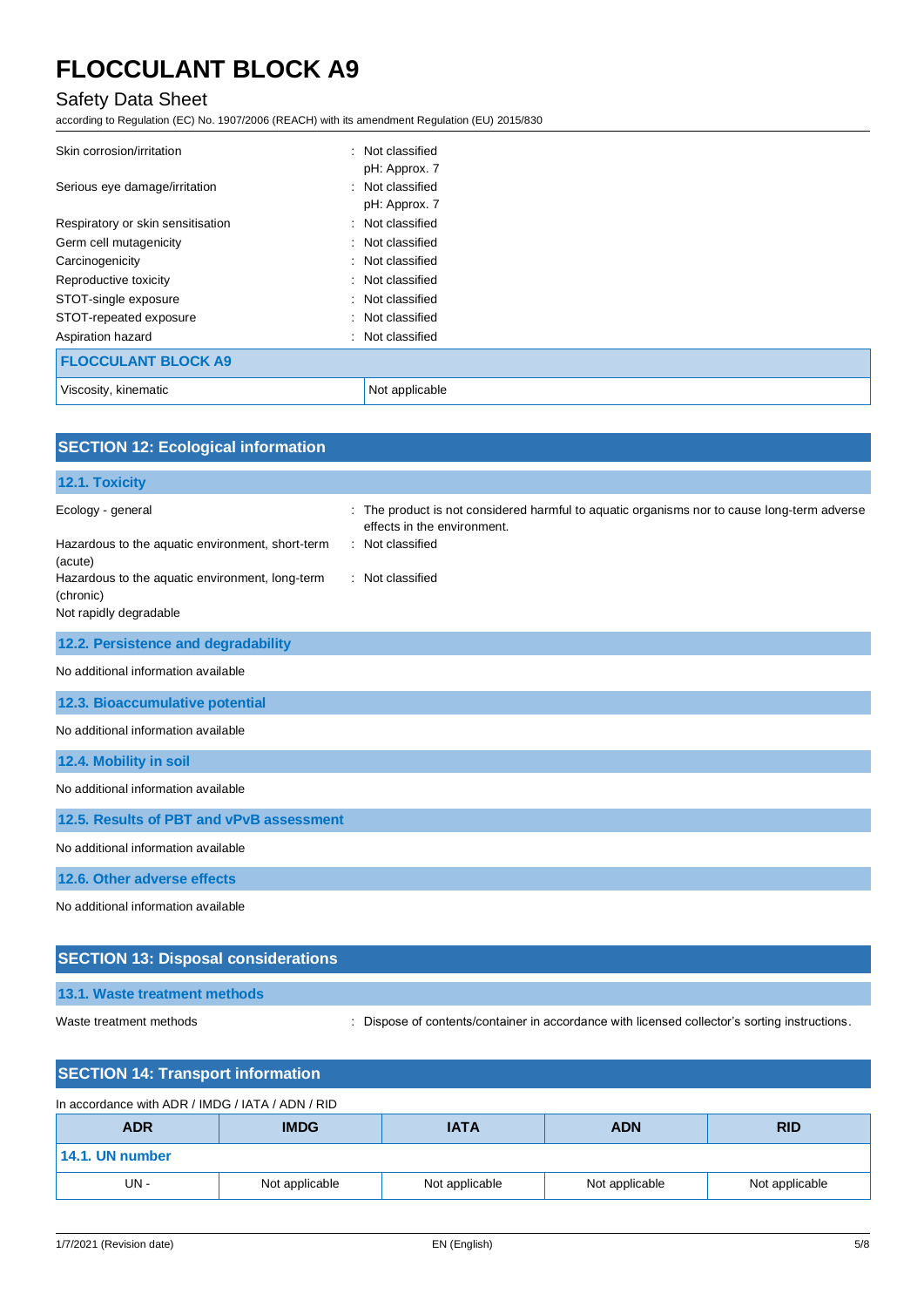# Safety Data Sheet

according to Regulation (EC) No. 1907/2006 (REACH) with its amendment Regulation (EU) 2015/830

| <b>ADR</b>                             | <b>IMDG</b>    | <b>IATA</b>    | <b>ADN</b>     | <b>RID</b>     |
|----------------------------------------|----------------|----------------|----------------|----------------|
| 14.2. UN proper shipping name          |                |                |                |                |
| Not applicable                         | Not applicable | Not applicable | Not applicable | Not applicable |
| 14.3. Transport hazard class(es)       |                |                |                |                |
| Not applicable                         | Not applicable | Not applicable | Not applicable | Not applicable |
| 14.4. Packing group                    |                |                |                |                |
| Not applicable                         | Not applicable | Not applicable | Not applicable | Not applicable |
| 14.5. Environmental hazards            |                |                |                |                |
| Dangerous for the<br>environment: No   | Not applicable | Not applicable | Not applicable | Not applicable |
| No supplementary information available |                |                |                |                |

**14.6. Special precautions for user**

# **Overland transport**

No data available

**Transport by sea** Not applicable

#### **Air transport** Not applicable

**Inland waterway transport** Not applicable

# **Rail transport**

Not applicable

**14.7. Transport in bulk according to Annex II of Marpol and the IBC Code**

Not applicable

# **SECTION 15: Regulatory information**

**15.1. Safety, health and environmental regulations/legislation specific for the substance or mixture**

### **15.1.1. EU-Regulations**

Contains no REACH substances with Annex XVII restrictions

Contains no substance on the REACH candidate list

Contains no REACH Annex XIV substances

Contains no substance subject to Regulation (EU) No 649/2012 of the European Parliament and of the Council of 4 July 2012 concerning the export and import of hazardous chemicals.

Contains no substance subject to Regulation (EU) No 2019/1021 of the European Parliament and of the Council of 20 June 2019 on persistent organic pollutants

Contains no substance subject to Regulation (EU) 2019/1148 of the European Parliament and of the Council of 20 June 2019 on the marketing and use of explosives precursors.

# **15.1.2. National regulations**

| : WGK 1, Slightly hazardous to water (Classification according to AwSV, Annex 1) |
|----------------------------------------------------------------------------------|
| : Is not subject of the Hazardous Incident Ordinance $(12. \text{BlmSchV})$      |
|                                                                                  |
| : None of the components are listed                                              |
| : None of the components are listed                                              |
|                                                                                  |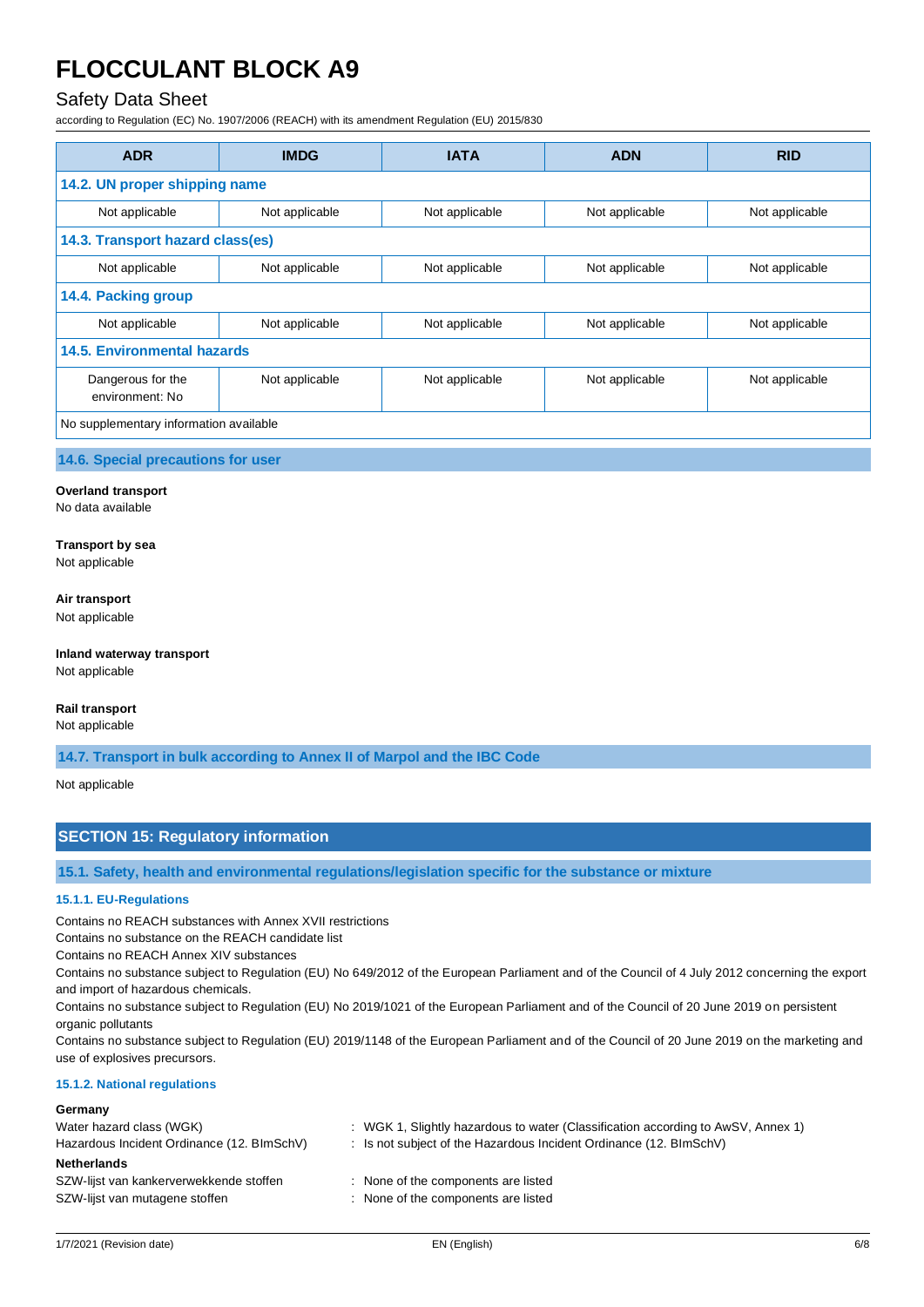# Safety Data Sheet

according to Regulation (EC) No. 1907/2006 (REACH) with its amendment Regulation (EU) 2015/830

| SZW-lijst van reprotoxische stoffen - Borstvoeding | : None of the components are listed |
|----------------------------------------------------|-------------------------------------|
| SZW-lijst van reprotoxische stoffen -              | : None of the components are listed |
| Vruchtbaarheid                                     |                                     |
| SZW-lijst van reprotoxische stoffen - Ontwikkeling | : None of the components are listed |
| <b>Switzerland</b>                                 |                                     |
| Storage class (LK)                                 | : NG - Non-hazardous                |
|                                                    |                                     |

**15.2. Chemical safety assessment**

No chemical safety assessment has been carried out

# **SECTION 16: Other information**

| <b>Abbreviations and acronyms:</b> |                                                                                                 |
|------------------------------------|-------------------------------------------------------------------------------------------------|
| <b>ADN</b>                         | European Agreement concerning the International Carriage of Dangerous Goods by Inland Waterways |
| <b>ADR</b>                         | European Agreement concerning the International Carriage of Dangerous Goods by Road             |
| <b>ATE</b>                         | <b>Acute Toxicity Estimate</b>                                                                  |
| <b>BCF</b>                         | <b>Bioconcentration factor</b>                                                                  |
| <b>BLV</b>                         | Biological limit value                                                                          |
| <b>BOD</b>                         | Biochemical oxygen demand (BOD)                                                                 |
| COD                                | Chemical oxygen demand (COD)                                                                    |
| <b>DMEL</b>                        | Derived Minimal Effect level                                                                    |
| <b>DNEL</b>                        | Derived-No Effect Level                                                                         |
| EC-No.                             | European Community number                                                                       |
| <b>EC50</b>                        | Median effective concentration                                                                  |
| EN                                 | European Standard                                                                               |
| <b>IARC</b>                        | International Agency for Research on Cancer                                                     |
| <b>IATA</b>                        | International Air Transport Association                                                         |
| <b>IMDG</b>                        | International Maritime Dangerous Goods                                                          |
| <b>LC50</b>                        | Median lethal concentration                                                                     |
| LD50                               | Median lethal dose                                                                              |
| <b>LOAEL</b>                       | Lowest Observed Adverse Effect Level                                                            |
| <b>NOAEC</b>                       | No-Observed Adverse Effect Concentration                                                        |
| <b>NOAEL</b>                       | No-Observed Adverse Effect Level                                                                |
| <b>NOEC</b>                        | No-Observed Effect Concentration                                                                |
| OECD                               | Organisation for Economic Co-operation and Development                                          |
| OEL                                | Occupational Exposure Limit                                                                     |
| PBT                                | Persistent Bioaccumulative Toxic                                                                |
| <b>PNEC</b>                        | <b>Predicted No-Effect Concentration</b>                                                        |
| <b>RID</b>                         | Regulations concerning the International Carriage of Dangerous Goods by Rail                    |
| SDS                                | Safety Data Sheet                                                                               |
| <b>STP</b>                         | Sewage treatment plant                                                                          |
| ThOD                               | Theoretical oxygen demand (ThOD)                                                                |
| <b>TLM</b>                         | Median Tolerance Limit                                                                          |